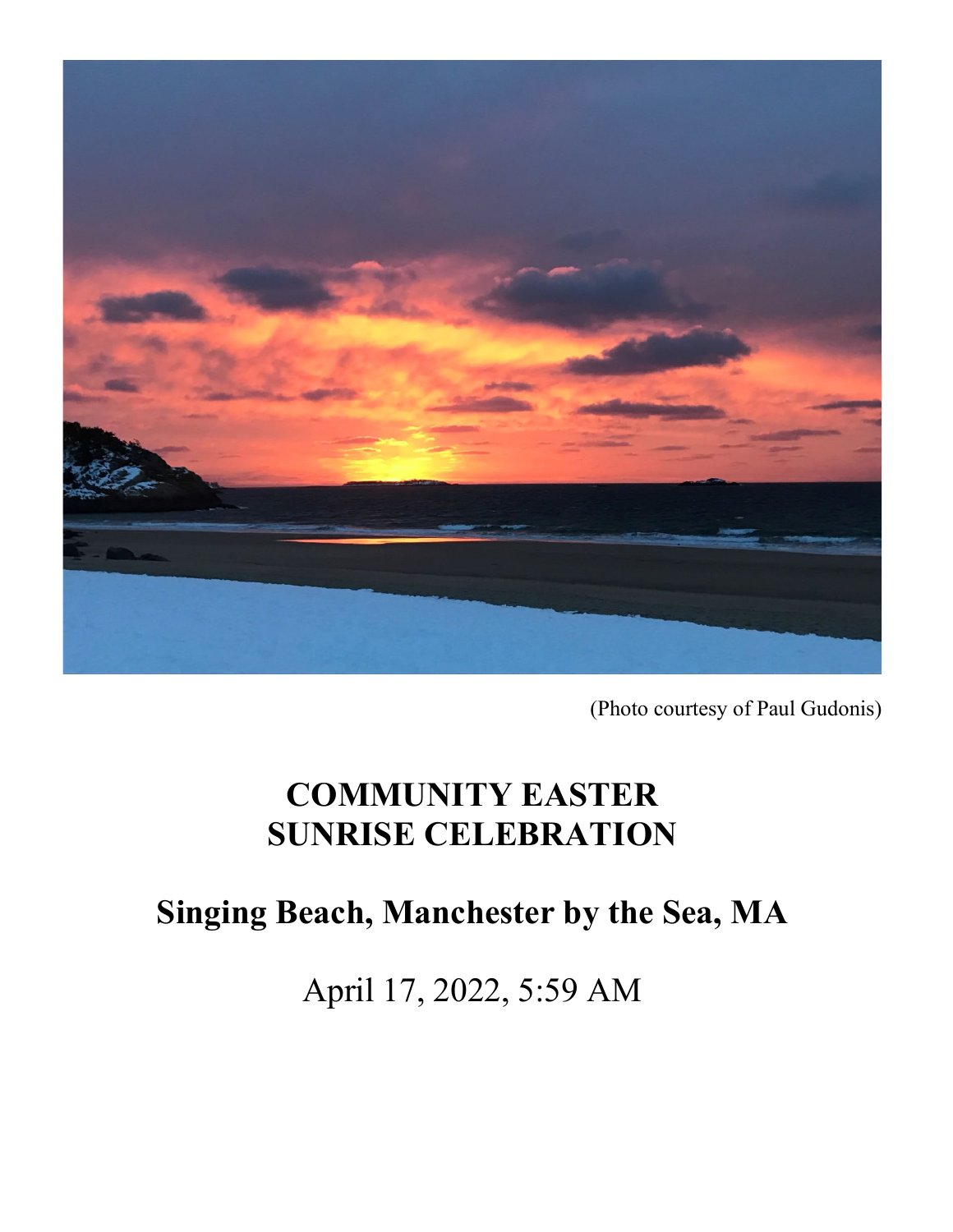### **TRUMPET PRELUDE** Tyler Hauer

## **CALL TO WORSHIP:** Pastor Ryan Ackerman

Leader: Christ is risen! **People: Christ is risen indeed!** Leader: Christ is risen! **People: Christ is risen indeed! ALL: ALLELUIA!**

**HYMN:** *"Christ the Lord Is Risen Today" with trumpet* (insert)

**INVOCATION:** in unison *Rev. Luther Zeigler* 

Almighty God, who through Your only-begotten Son, Jesus Christ, overcame death and opened to us the gate of everlasting life:

Grant that we, who celebrate with joy the day of the Lord's Resurrection, may be raised from the death of sin by Your life-giving spirit; through Jesus Christ our Lord, who lives and reigns with You and the Holy Spirit, one God, now and forever.

Amen.

**GOSPEL READING:** Luke 24:1-12 Rev. Luther Zeigler

1 But on the first day of the week, at early dawn, they came to the tomb, taking the spices that they had prepared.  $2$  They found the stone rolled away from the tomb,  $3$  but when they went in, they did not find the body.

<sup>4</sup> While they were perplexed about this, suddenly two men in dazzling